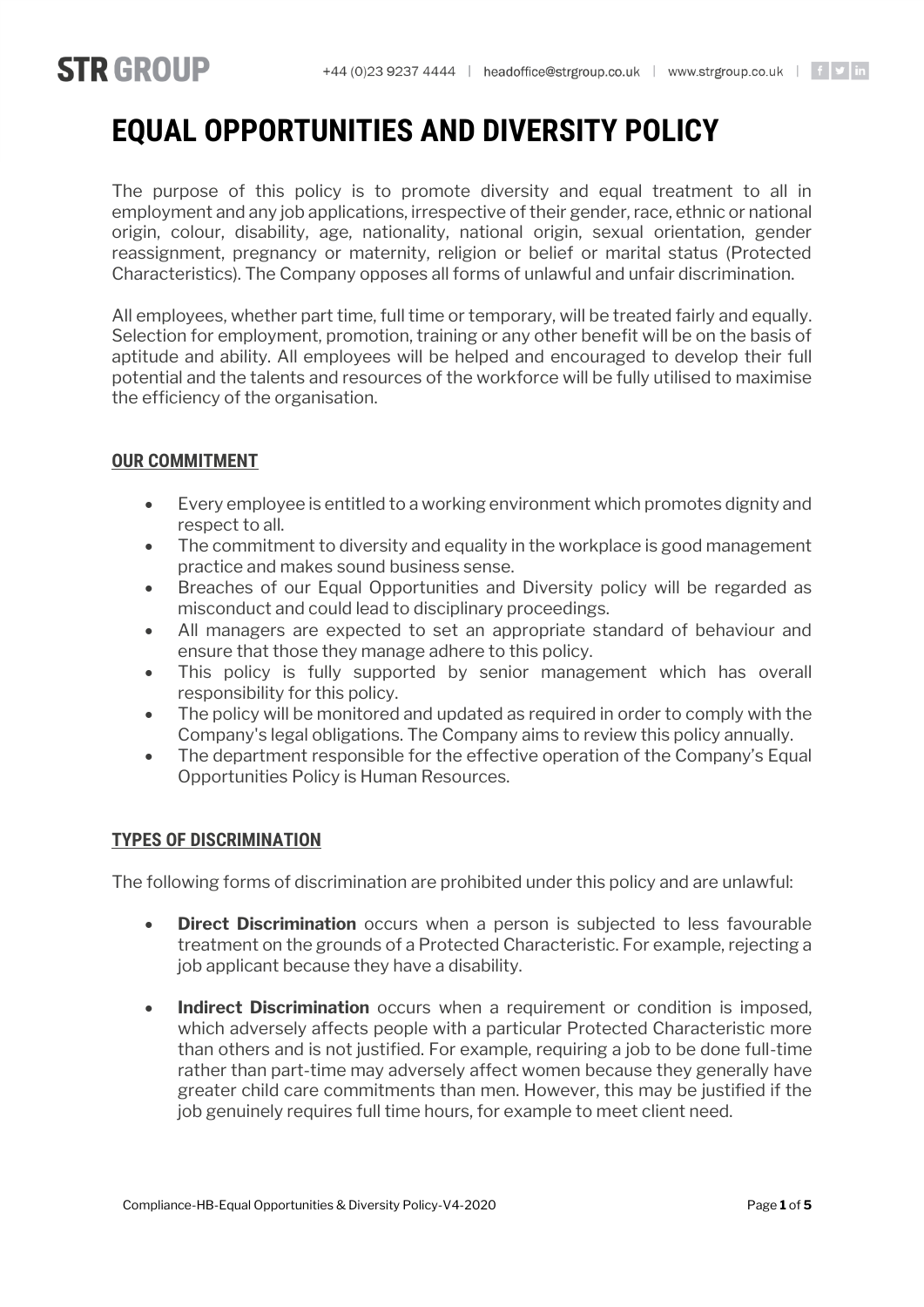# **STR GROUP**

- **Victimisation** occurs where a person is treated less favourably by virtue of any complaint they have made or supported in connection with their discrimination or harassment.
- **Harassment** occurs when a person is subjected to unwanted conduct that has the purpose or effect of (a) violating someone's dignity, or (b) creating an intimidating, hostile, degrading, humiliating or offensive environment. This includes sexual harassment. Harassment is dealt with further in our Prevention of Bullying and Harassment at Work policy.
- **Disability discrimination** also occurs where there is any unjustified less favourable treatment because of the effects of a disability, or failure to make reasonable adjustments to alleviate disadvantages caused by a disability.

# **EMPLOYEES' LIABILITY**

Employees have a personal responsibility not to practice, induce or encourage any form of unlawful discrimination against applicants for employment or their fellow employees, clients, candidates, suppliers and visitors. This applies both in the workplace, outside the workplace when dealing with work-related contacts and on work-related events including social events. Failure to comply with this policy will result in disciplinary action being taken against the employee in question. Employees should be aware that in certain circumstances if they are guilty of discrimination they may be personally liable for their actions in a court of law. The Company also asks any employee to report any suspected or actual discriminatory acts to the person responsible for this policy who will take the appropriate action.

### **RECRUITMENT AND SELECTION POLICY:**

### **1. Advertising vacancies**

- 1.1. Wherever possible, all vacancies shall be advertised simultaneously, internally and externally.
- 1.2. Wherever possible steps shall be taken to ensure that knowledge of the vacancies reaches unrepresented groups internally and externally, by notifying job centres, careers office, schools, colleges, universities, etc.
- 1.3. Advertisements should avoid stereotyping or using wording that may discourage particular groups from applying. All vacancy advertisements shall include an appropriate short statement on equal opportunities and identify the Company as an equal opportunity employer.

### **2. Recruitment and selection**

2.1. Selection criteria, i.e. job description and employee specification shall be kept under review to ensure that the criteria are justifiable and non-discriminatory and are essential for the effective performance of the job.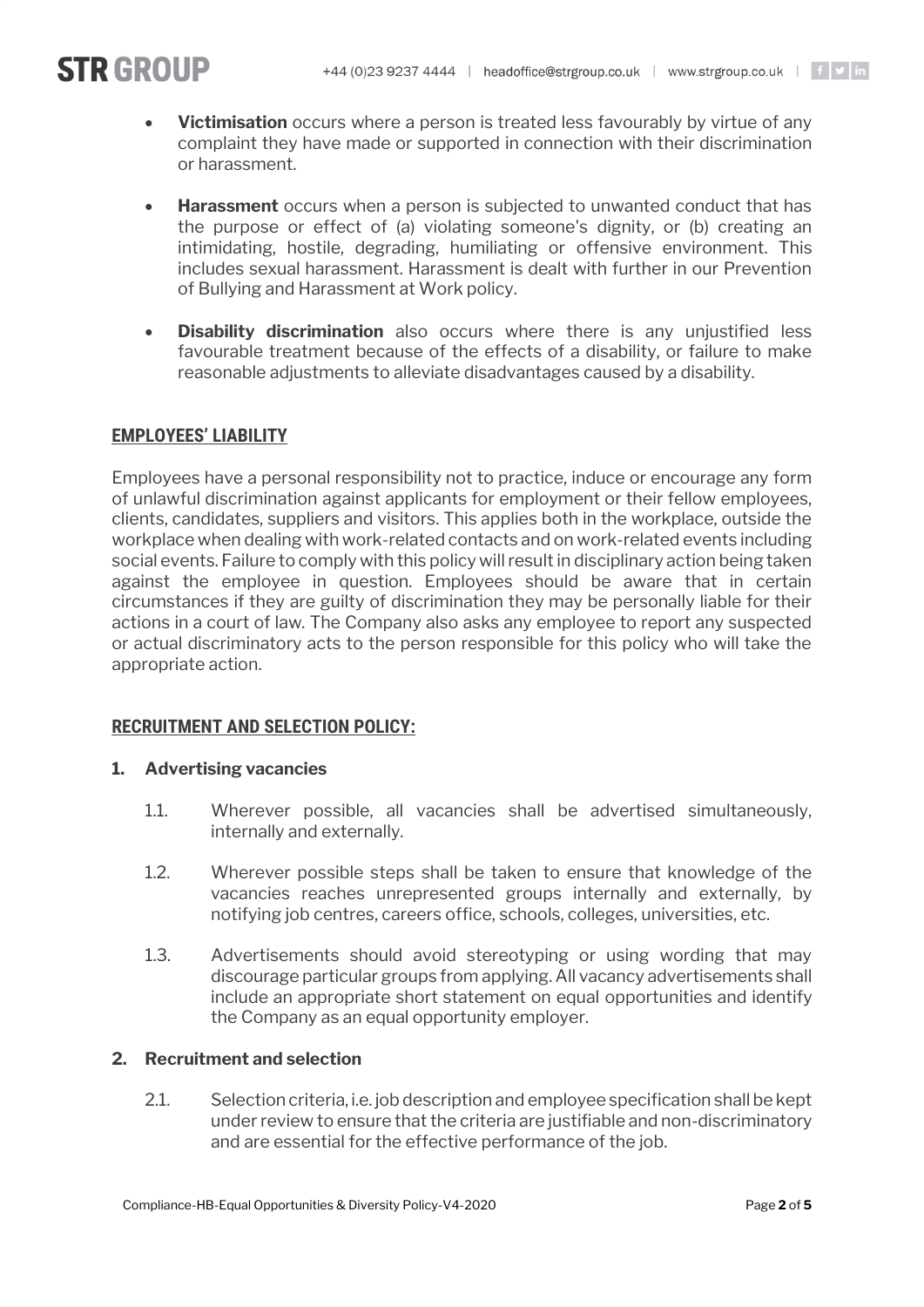

- 2.2. Wherever possible, more than one person should be involved in the selection interview and recruitment process and all should have received training in equal opportunities.
- 2.3. Individual Candidates shall be assessed according to their capability to carry out a given job. Questions should relate to the requirements of the job. If it is necessary to assess whether personal circumstances may affect job performance, this should be done objectively.
- 2.4. Assumptions that only certain types of person will be able to perform certain types of work should not be made.
- 2.5. Recruitment solely or primarily by word of mouth should be avoided if its effect is, or may be, to prevent certain types of person from applying.
- 2.6. Where the Company's arrangements for recruitment and selection put disabled people at a substantial disadvantage due to a reason connected with their disability, reasonable adjustments to the arrangements shall be made to eliminate or if that is not reasonably practicable, reduce the disadvantage unless objectively justified.
- 2.7. Job applicants should not be asked about health or disability before a job offer is made without the approval of the HR Department. Approval for such questions will only be given where one of the limited exceptions apply, for example:
	- Where the question is necessary to establish if a job applicant can perform an intrinsic part of the job (subject to any reasonable adjustments):
	- Where the question is to establish if a job applicant is fit to attend an assessment or if there are any reasonable adjustments that may be needed to the selection process.
- 2.8. Where necessary, job offers can be made conditional on a satisfactory medical check.
- 2.9. Written records of interviews and reasons for appointment and nonappointment should be kept.
- 2.10. To ensure that this policy is operating effectively, and to identify groups that may be underrepresented in the Company, we may monitor job applicants' ethnic group, gender, disability, sexual orientation, religion and age as part of the recruitment procedure. Where equal opportunities monitoring is undertaken as part of the recruitment process, such information will not form part of the selection or decision-making process.

### **3. Promotion, transfer and training**

- 3.1. Assessment criteria and appraisal schemes shall be kept under review to ensure that they are non-discriminatory and can be genuinely justified.
- 3.2. Unrepresented groups will be encouraged to apply for training and employment opportunities.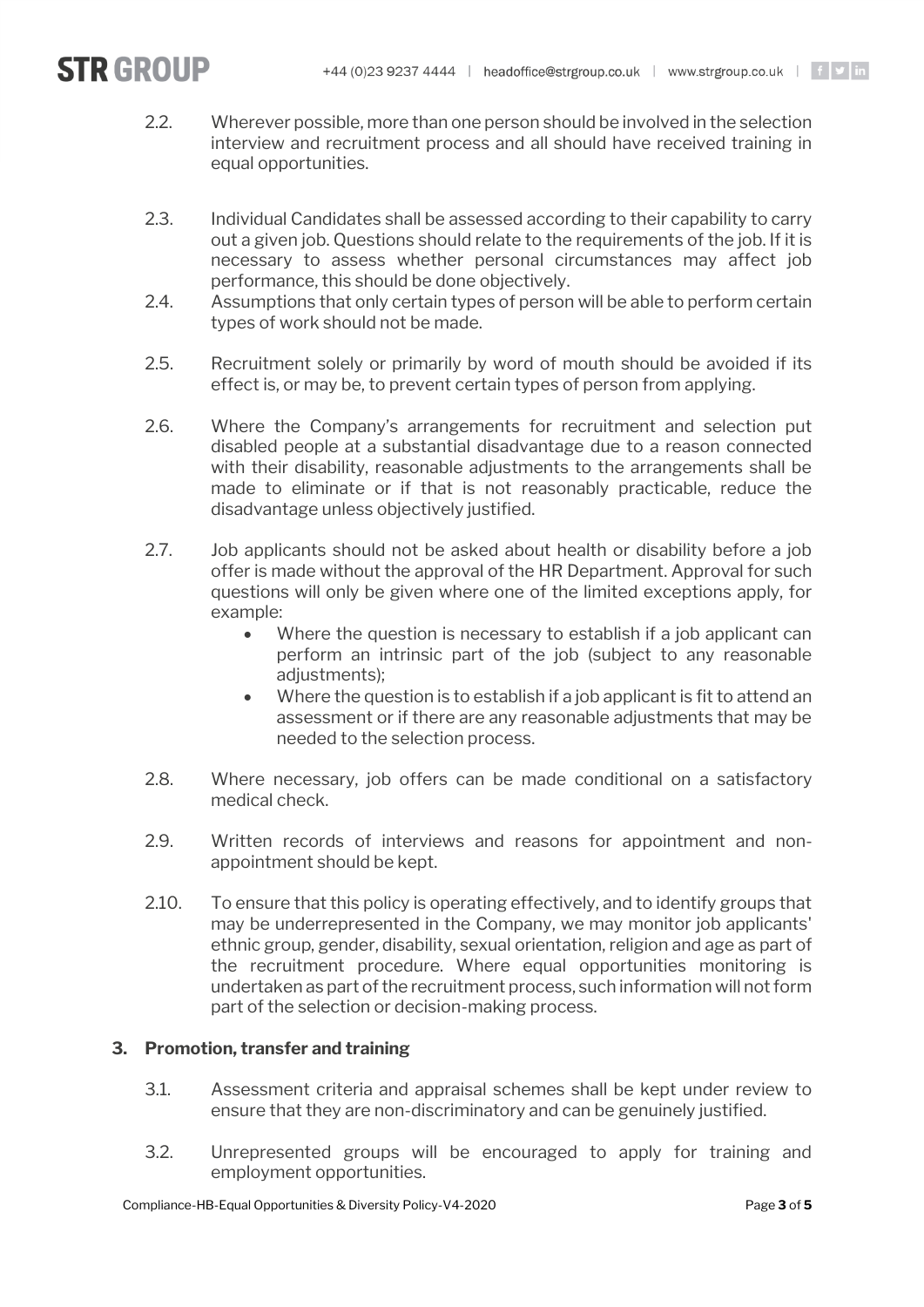

- 3.3. If necessary, special training shall be provided for such groups to prepare them to compete on equal terms for jobs and promotion.
- 3.4. All promotions or transfers will be made strictly on merit.
- 3.5. Any training provided will be strictly for proper performance of the employee's role.
- 3.6. Promotion and career development patterns will be monitored to ensure that access is not being unjustifiably restricted or excluded to particular groups of workers.
- 3.7. Wherever possible efforts will be made to identify and remove unnecessary and/or unjustifiable barriers and provide appropriate facilities to meet the special needs of disadvantaged and/or unrepresented groups of workers.
- 3.8. Where the Company's arrangements in relation to promotion, transfer or training put disabled workers at a substantial disadvantage for a reason connected with their disability, reasonable adjustments to the arrangements shall be made to eliminate or, if that is not reasonably practicable, reduce the disadvantage unless objectively justified.

#### **4. Terms of employment, benefits, facilities and services**

- 4.1. The terms of employment, benefits, facilities and services available to workers shall be kept under review to ensure that they are provided in a way that is non-discriminatory and do not place particular groups of workers at a disadvantage.
- 4.2. Part-time workers shall receive pay, benefits, facilities and services on a prorata basis to their full-time comparator unless otherwise objectively justified.
- 4.3. Where the Company's arrangements relating to terms of employment, benefits, facilities and services put disabled workers at a substantial disadvantage due to a reason connected with their disability, reasonable adjustments to the arrangements shall be made to eliminate or, if that is not reasonably practicable, reduce the disadvantage unless otherwise objectively justified.

#### **5. Disability**

- 5.1. If an employee is disabled or becomes disabled, they are encouraged to tell their manager about the condition so that appropriate support can be provided.
- 5.2. If an employee experiences difficulties at work because of their disability, they should contact their manager or the HR department to discuss any reasonable adjustments that may help overcome or reduce the difficulty.